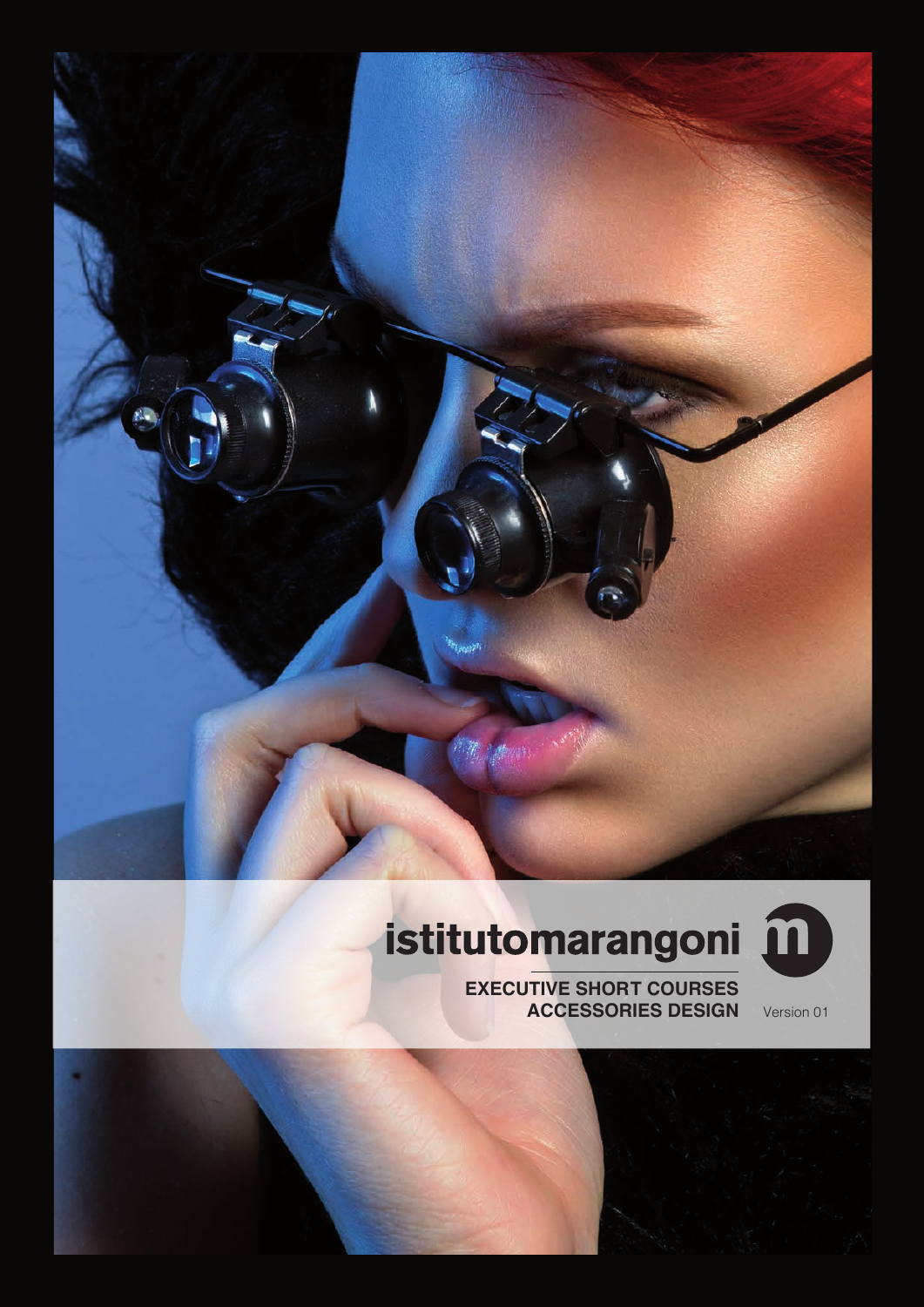## **Brief descriptive summary**

Over the past 80 years Istituto Marangoni has grown and developed alongside the thriving Italian fashion and design industry. Through an exciting curriculum aimed to develop practical, creative, and business and management skills which are subject specific, and relevant to the international fashion industry, Istituto Marangoni short executive courses provide an opportunity to broaden horizons and update expertise in all areas of the business.

## **1. Certification attained**

Istituto Marangoni Certificate

## **2. Course Learning Outcomes**

On successful completion of the course, participants will be able to:

- apply basic skills and techniques for elaborating a design proposal for a fashion accessories collection;
- develop pencil drawing, colouring and the basics of digital design for communicating a fashion accessories collection;
- produce research and generate creative ideas linked to contemporary trends;
- propose and choose materials for a collection;
- understand and discuss the basic mechanisms of the fashion system.

## **3. Course Description & Assessment Methodology**

#### **Course description:**

The course gives participants the opportunity to acquire notions for nature of the work of the fashion accessories designer. Central to the course are pencil drawing, colouring skills, rendering and digital design techniques, the study of materials and the creation and use of mood boards. This short intensive course provides a real feel of the fast paced work of the accessories designer.

**Weekend 1:** During the first weekend participants work on accessory drawing and illustration techniques using three different methods; pencil drawing, colouring by hand, as well as insights into digital design.

**Weekend 2:** A series of seminars provide participants with the fundamentals of the accessories fashion business, looking at how it operates and how trends influence the design process. This serves as a base for visual and creative research - the starting point of any fashion accessories collection. Participants may select a trend to use as a base for their collection.

**Weekend 3:** During the third weekend research practice assists the development of the accessories collection in order to propose a strong concept, with participants sketching a variety of items, that may include for example: bags, shoes, small leather goods, or eyewear and jewellery. Participants understand how to put a design range together, as well as considering a variety of traditional and new materials suitable for use in their own collection.

**Weekend 4:** By the fourth weekend digital and hand illustration becomes less experimental and more defined in order to achieve the skills to reproduce, on paper, the look and texture of the materials that participants have chosen to work with. Focus is placed on putting together a body of work for a final presentation of the collection, suitable for clients or companies. This includes fullcolour illustrations, moodboards, technical charts and creative supporting data.

**Weekend 5:** The study of Fashion Semiotics starts in the fifth weekend, giving a brief insight into the world of consumer behaviour; decoding the way we use iconic fashion accessories items to 'identify' ourselves or to stand out from the crowd. Participants begin to understand the influence accessories have on fashion, style, and the consumer.

**Weekend 6:** At the end of the course individual collections are finalised and shown to tutors and peers as a way to practice giving a convincing presentation of accessories design ideas and concepts.

## **Assessment:**

Depending on the nature of the executive course, the following assessment methodology may be referred to:

#### **Formative Assessments:**

This consists in a daily interaction with the tutors that through feedback help the participants to adopt a critical appraisal of their own learning experience, and helps them assess their own performance in relation to the learning outcomes set for each element of study.

## **Summative Assessments:**

These are formal assessments and are a means of gauging participant learning, at a particular point in time, relative to established marking criteria (Learning Outcomes). Summative assessments can occur during as well as at the end of each unit on specific evidence of participant work, examples as follows:

**Portfolio Assessment** is used to assess a variety of projects that have been developed throughout the unit and contained within a single folder or portfolio. Portfolio assessment could take a variety of formats depending on the subject and stipulated by the tutor. **Practical and class-based projects** allow participants to apply their theoretical understanding of a specific subject area.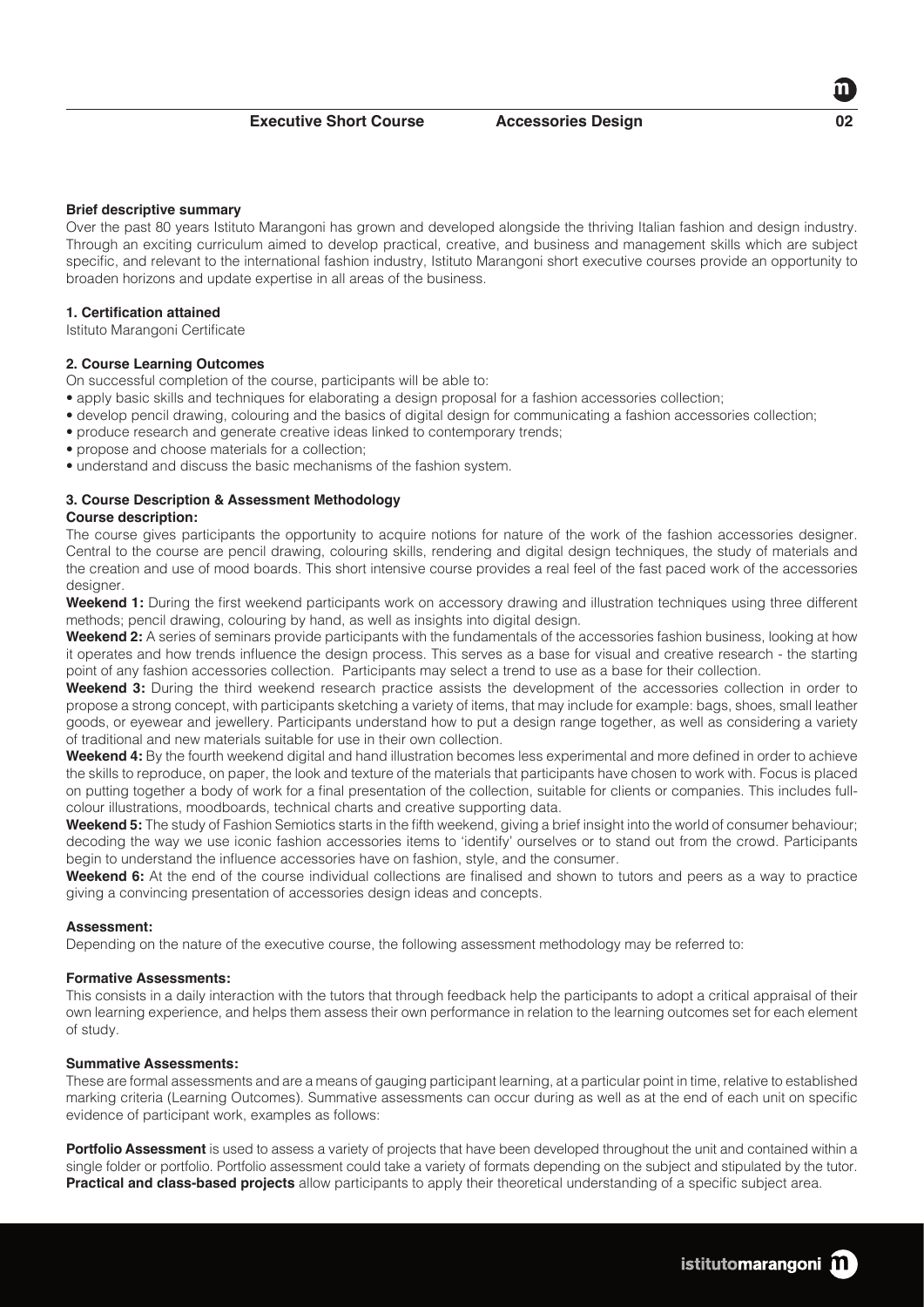**Executive Short Course <b>Accessories Design** 

**Written Reports** are required in some study areas and these will in some cases be a response to industry briefs, allowing participants to reflect real industry requirements and to present work to industry standards through report writing.

**Presentations** are used in some subjects to allow participants to develop their creative, professional communication and presentation skills, formalising their arguments in a critical manner. When giving presentations participants are actively encouraged to embrace new technologies and media in an innovative way where appropriate.

# **4. Educational Aims**

The educational aims are:

- to develop flexible approaches to programme delivery and participant support, which reflect the needs and expectations of learners at the appropriate level;
- to provide a supportive and inclusive learning environment which will enable success for all learners;
- to encourage the, creativity, critical self-awareness, imagination and skills that will enhance global employment opportunities on completion from all courses;
- to establish a culture of constant improvement in learning, teaching and assessment that is anticipatory, enabling, supportive, rewarding and fully aligned with the Institutions vision and strategic objectives;
- to provide a learning experience that is informed by research, reflective practice and engagement within the fashion, design, and creative industries.

## **5. Study Areas / subjects covered**

#### Main study areas

Accessories design and illustration techniques

Digital design for fashion accessories

Trends in fashion

Looking at materials and quality

The fashion system

## **6. Tutor/lecturer Responsibilities**

The Director of Education has the responsibility for implementing the strategic direction of the courses and the co-ordination of the academic teams and administration, necessary for the successful day-to-day operation of the school.

The Tutors' responsibilities include:

- 1. all matters pertinent to the proper day-to-day operation of the programme involving leading and supporting participants;
- 2. advice to the Director of Education on appropriate delivery for the continuing development of the programme;
- 3. recommendations in areas for curriculum development;
- 4. liaison with the Participant Support Officer to ensure appropriate study support is available to participants;
- 5. recommendation of the appropriate level of resource required for the Unit;
- 6. maintaining the quality of educational standards.

# **7. Participant Support Strategy**

Istituto Marangoni's departmental policies ensure that various mechanisms are in place to enhance the participant experience, in an pedagogic, practical and pastoral way:

- a. programme handbooks provide relevant information to participants;
- b. the use of the Library, online resources (where available), and the centre facilities help participants to reach the skills and knowledge expected on the course;

## **Participant Support Officers**

Istituto Marangoni provides Faculty Participant Support Officers, who act as the first point of contact for participants for pedagogical counselling. For any other matters the Participant Support Officers help in:

- managing time:
- dealing with stress;
- exam tips:
- getting the best from the course:
- understanding and applying the School's rules;
- anything else the officers can advise on.

One-to-one appointments may be made by phone, through the receptionists or by email. Where possible participants can expect to be seen almost immediately, or contacted to arrange a suitable time.